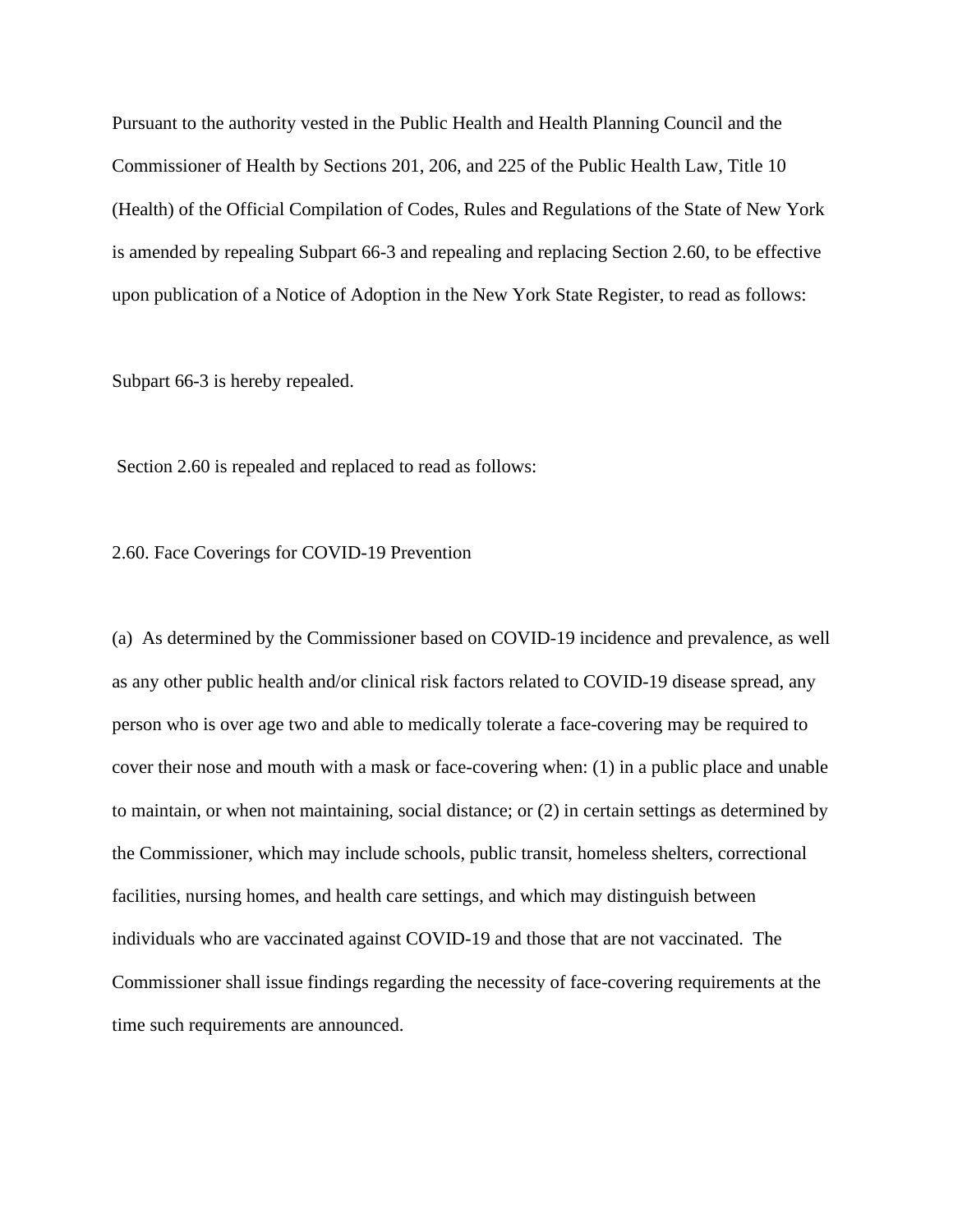(b) Businesses must provide, at their expense, face-coverings for their employees required to wear a mask or face-covering pursuant to subdivision (a) of this section.

(c) large-scale indoor event venues with more than five thousand attendees shall require patrons to wear face coverings consistent with subdivision (a) of this section; may require all patrons to wear a face covering irrespective of vaccination status; and may deny admittance to any person who fails to comply. This regulation shall be applied in a manner consistent with the federal American with Disabilities Act, New York State or New York City Human Rights Law, and any other applicable provision of law.

(d) No business owner shall deny employment or services to or discriminate against any person on the basis that such person elects to wear a face-covering that is designed to inhibit the transmission of COVID-19, but that is not designed to otherwise obscure the identity of the individual.

(e) For purposes of this section face-coverings shall include, but are not limited to, cloth masks, surgical masks, and N-95 respirators that are worn to completely cover a person's nose and mouth.

(f) Penalities and enforcement.

- (i) A violation of any provision of this Section is subject to all civil and criminal penalties as provided for by law. Individuals or entities that violate this Section are subject to a maximum fine of \$1,000 for each violation. For purposes of civil penalties, each day that an entity operates in a manner inconsistent with the Section shall constitute a separate violation under this Section.
- (ii) All local health officers shall take such steps as may be necessary to enforce the provisions of this Section accordance with the Public Health Law and this Title.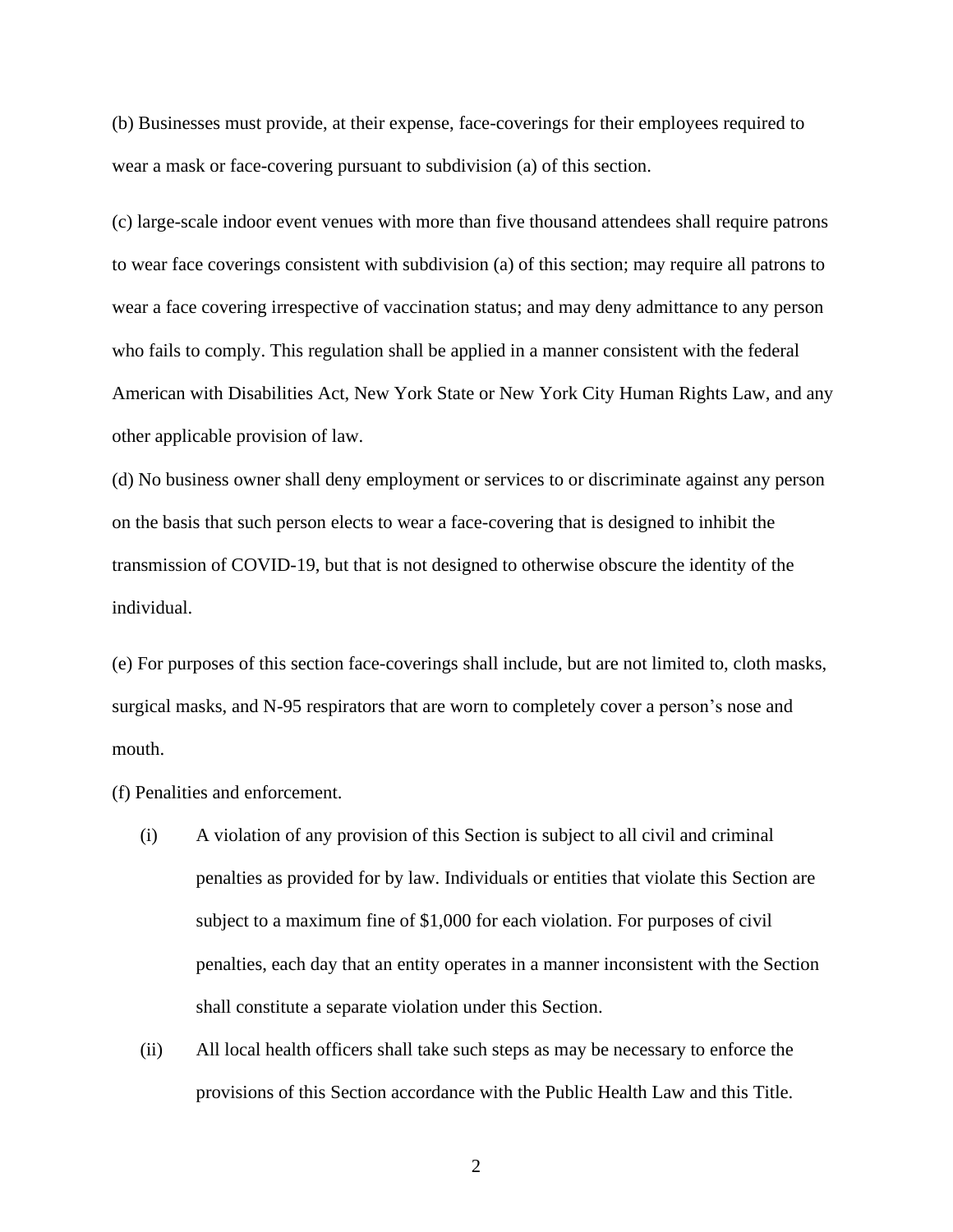#### **REGULATORY IMPACT STATEMENT**

#### **Statutory Authority:**

The statutory authority for adding a new Section 2.60 is sections 201, 206, and 225 of the Public Health Law.

#### **Legislative Objectives:**

The legislative objective of PHL § 201 includes authorizing the New York State Department of Health ("Department") to control and promote the control of communicable diseases to reduce their spread. Likewise, the legislative objective of PHL § 206 includes authorizing the Commissioner of Health to take cognizance of the interests of health and life of the people of the state, and of all matters pertaining thereto and exercise the functions, powers and duties of the department prescribed by law, including control of communicable diseases. The legislative objective of Public Health Law § 225 is, in part, to protect the public health by authorizing PHHPC, with the approval of the Commissioner, to amend the State Sanitary Code to address public health issues related to communicable disease.

### **Needs and Benefits:**

The 2019 Coronavirus (COVID-19) is a disease that causes mild to severe respiratory symptoms, including fever, cough, and difficulty breathing. People infected with COVID-19 have had symptoms ranging from those that are mild (like a common cold) to severe pneumonia that requires medical care in a general hospital and can be fatal, with a disproportionate risk of severe illness for older adults and/or those who have serious underlying medical health conditions.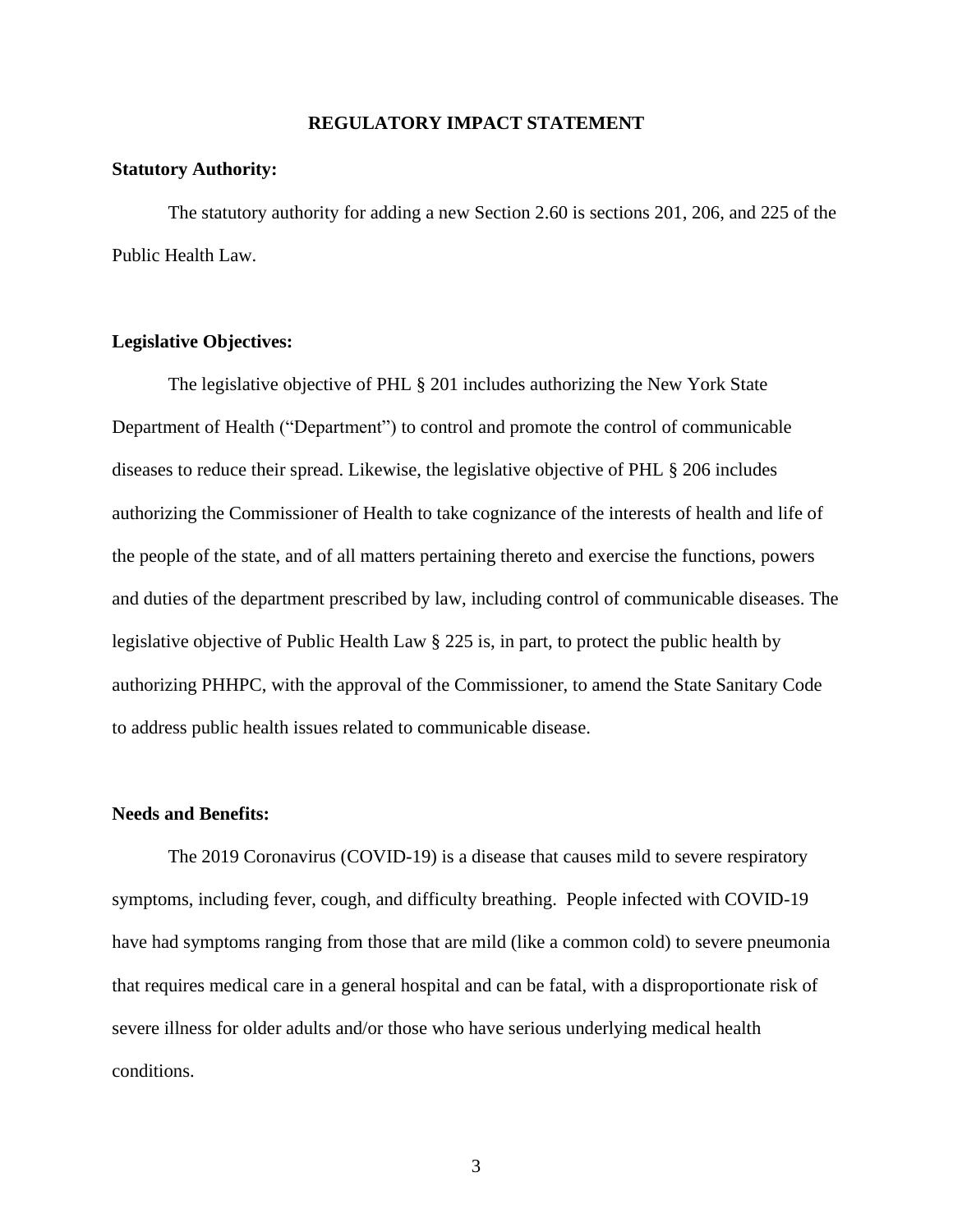On January 30, 2020, the World Health Organization (WHO) designated the COVID-19 outbreak as a Public Health Emergency of International Concern. On a national level, the Secretary of Health and Human Services determined on January 31, 2020 that as a result of confirmed cases of COVID-19 in the United States, a public health emergency existed and had existed since January 27, 2020, nationwide. Thereafter, the situation rapidly evolved throughout the world, with many countries, including the United States, quickly progressing from the identification of travel-associated cases to person-to-person transmission among close contacts of travel-associated cases, and finally to widespread community transmission of COVID-19.

Now, over a year and half after the first cases were identified in the United States, Centers for Disease Control and Prevention (CDC) and the Department have identified a concerning national trend of increasing circulation of the SARS-CoV-2 Delta variant. Cases in New York are over 10-fold their levels in late June 2021, and greater than 99 percent of the sequenced recent positives in New York State were the Delta variant.

These regulations provide that masking may be required under certain circumstances, as determined by the Commissioner based on COVID-19 incidence and prevalence, as well as any other public health and/or clinical risk factors related to COVID-19 disease spread.

#### **COSTS:**

#### **Costs to Regulated Parties:**

As part of ongoing efforts to address the COVID-19 pandemic, regulated parties have been a partner in implementing measures to limit the spread and/or mitigate the impact of COVID-19 within the state since March of 2020. Accordingly, this regulation does not impose additional costs to regulated parties.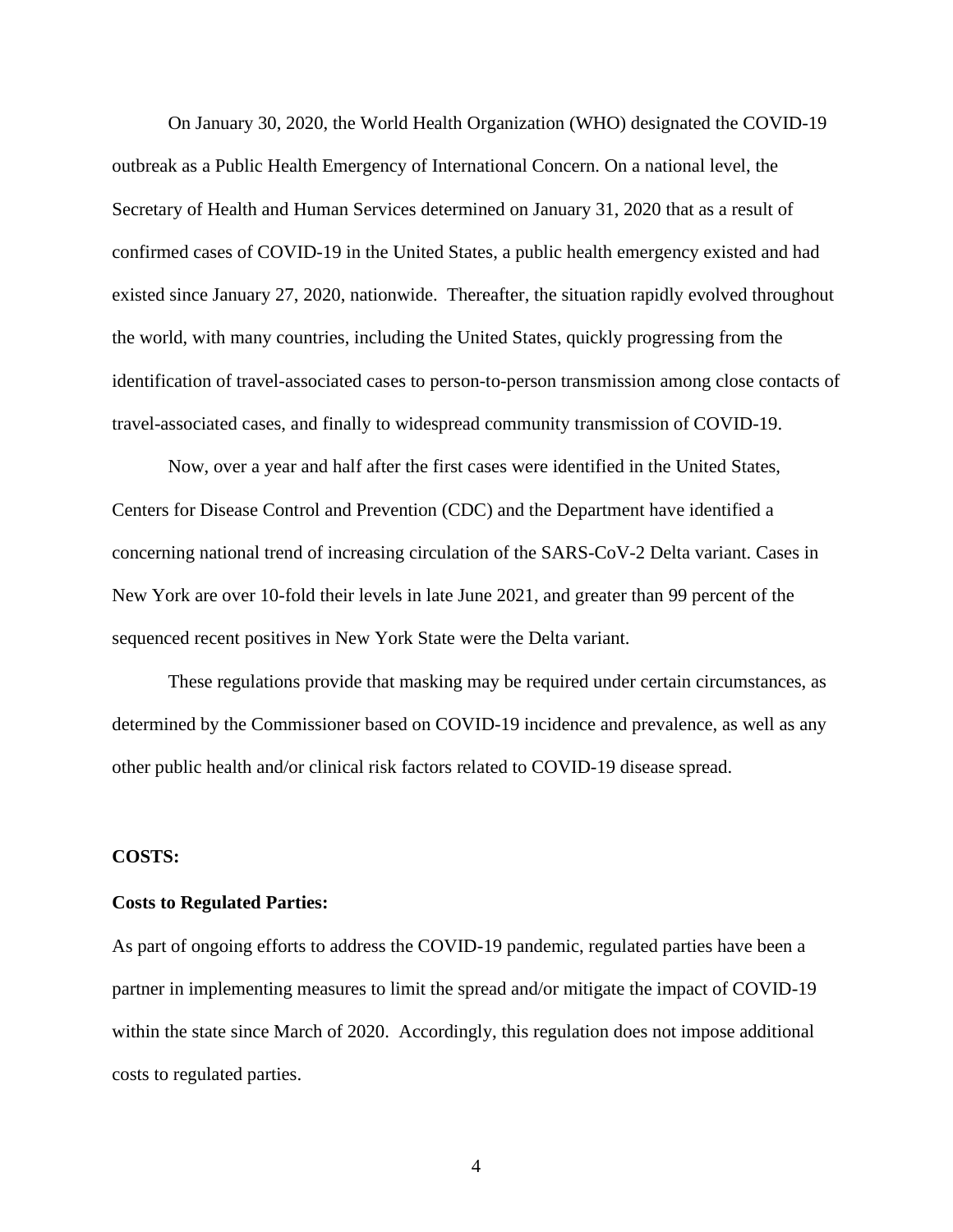#### **Costs to Local and State Governments:**

State and local government are authorized to enforce civil and criminal penalties related to the violation of these regulations, and there may be some cost of enforcement, however such costs are anticipated to be minimal as these provisions continue existing enforcement requirements.

#### **Paperwork:**

This regulation imposes no additional paperwork.

#### **Local Government Mandates:**

As part of ongoing efforts to address the COVID-19 pandemic, local governments have been a partner in implementing and enforcing measures to limit the spread and/or mitigate the impact of COVID-19 within their jurisdictions since March of 2020. Further, local governments have separate authority and responsibilities to control disease within their jurisdictions pursuant to PHL sec. 2100 and Part 2 of the State Sanitary Code.

#### **Duplication:**

There is no duplication of federal law.

#### **Alternatives:**

The alternative would be to not promulgate these regulations. However, this alternative was rejected, as the Department believes this regulation will facilitate the Department's ability to respond to the evolving nature of this serious and ongoing communicable disease outbreak.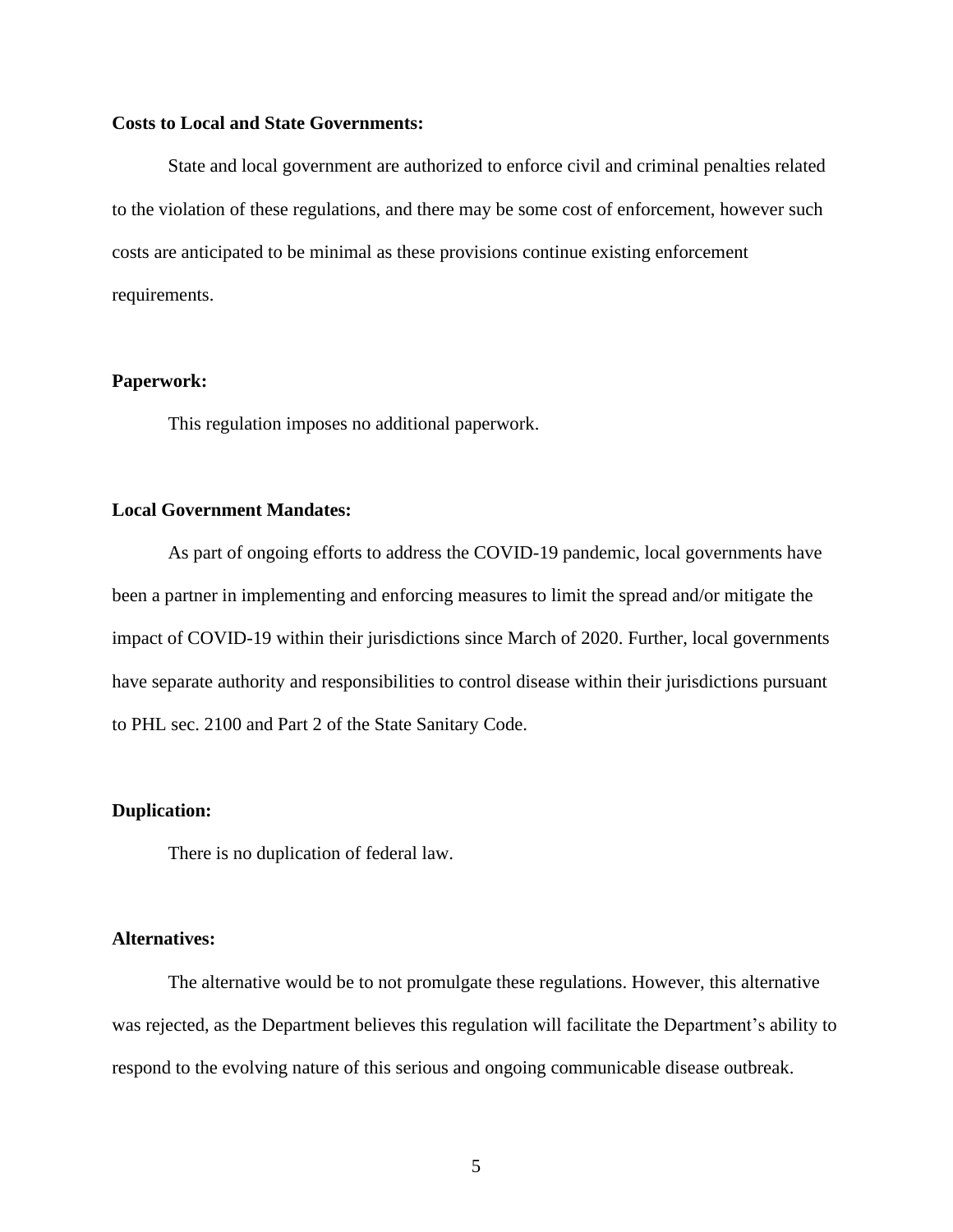## **Federal Standards:**

States and local governments have primary authority for controlling disease within their respective jurisdictions. Accordingly, there are no federal statutes or regulations that apply to disease control within NYS.

## **Compliance Schedule:**

The regulations will become effective upon publication of a Notice of Adoption in the New York State Register.

**Contact Person:** Katherine Ceroalo New York State Department of Health Bureau of Program Counsel, Regulatory Affairs Unit Corning Tower Building, Room 2438 Empire State Plaza Albany, New York 12237 (518) 473-7488 (518) 473-2019 (FAX) [REGSQNA@health.ny.gov](mailto:REGSQNA@health.ny.gov)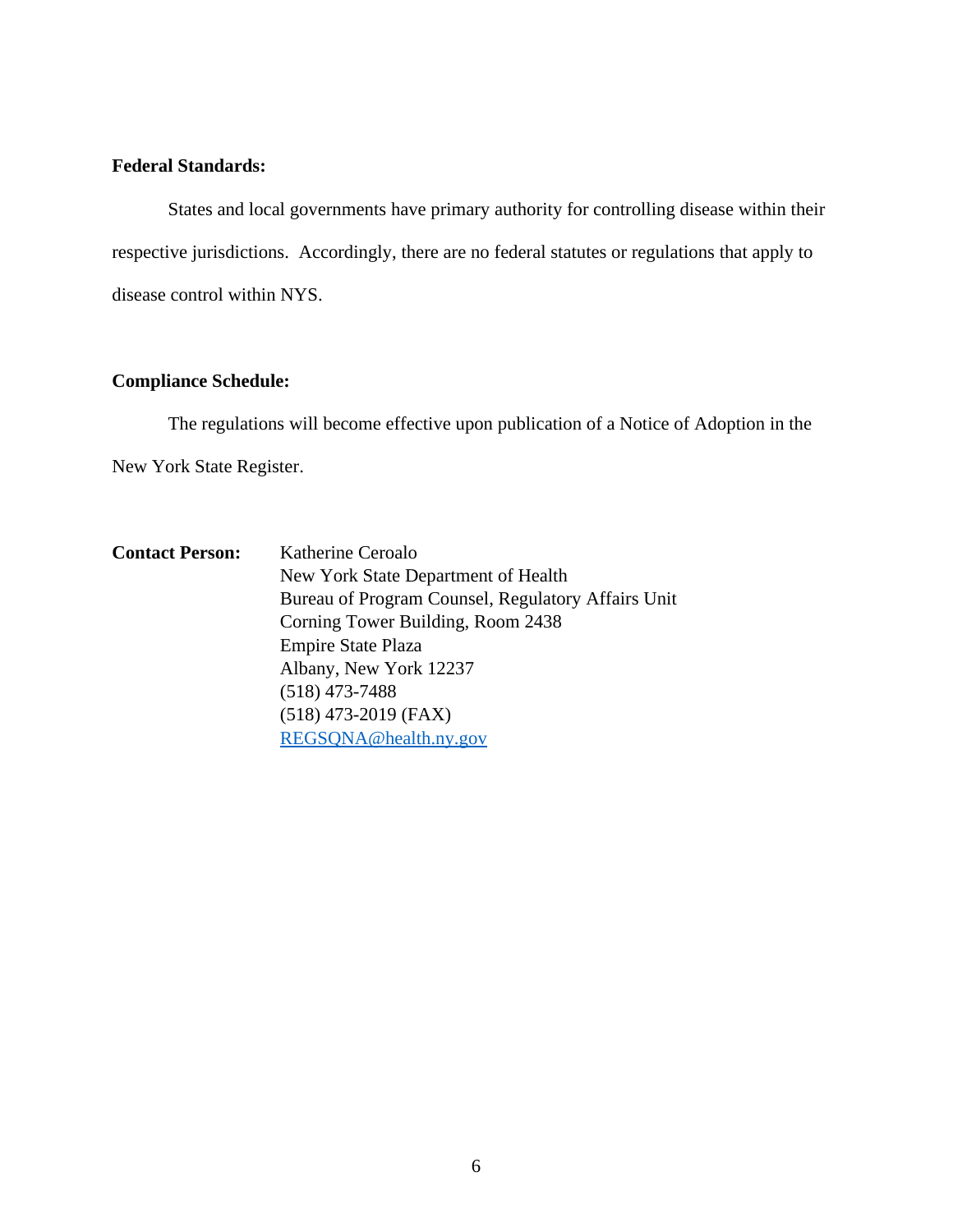#### **REGULATORY FLEXIBILITY ANALYSIS**

#### **Effect on Small Business and Local Government:**

As part of ongoing efforts to address the COVID-19 pandemic, businesses and local government have been a partner in implementing measures to limit the spread and/or mitigate the impact of COVID-19 within the state since March of 2020. Accordingly, this regulation will not have a significant impact on or cost to small business and local government.

#### **Compliance Requirements:**

These regulations update previously filed emergency regulations to provide that masking may be required under certain circumstances, as determined by the Commissioner based on COVID-19 incidence and prevalence, as well as any other public health and/or clinical risk factors related to COVID-19 disease spread.

#### **Professional Services:**

It is not expected that any professional services will be needed to comply with this rule.

#### **Compliance Costs:**

As part of ongoing efforts to address the COVID-19 pandemic, regulated parties have been a partner in implementing measures to limit the spread and/or mitigate the impact of COVID-19 within the state since March of 2020. Accordingly, this regulation will not have a significant impact.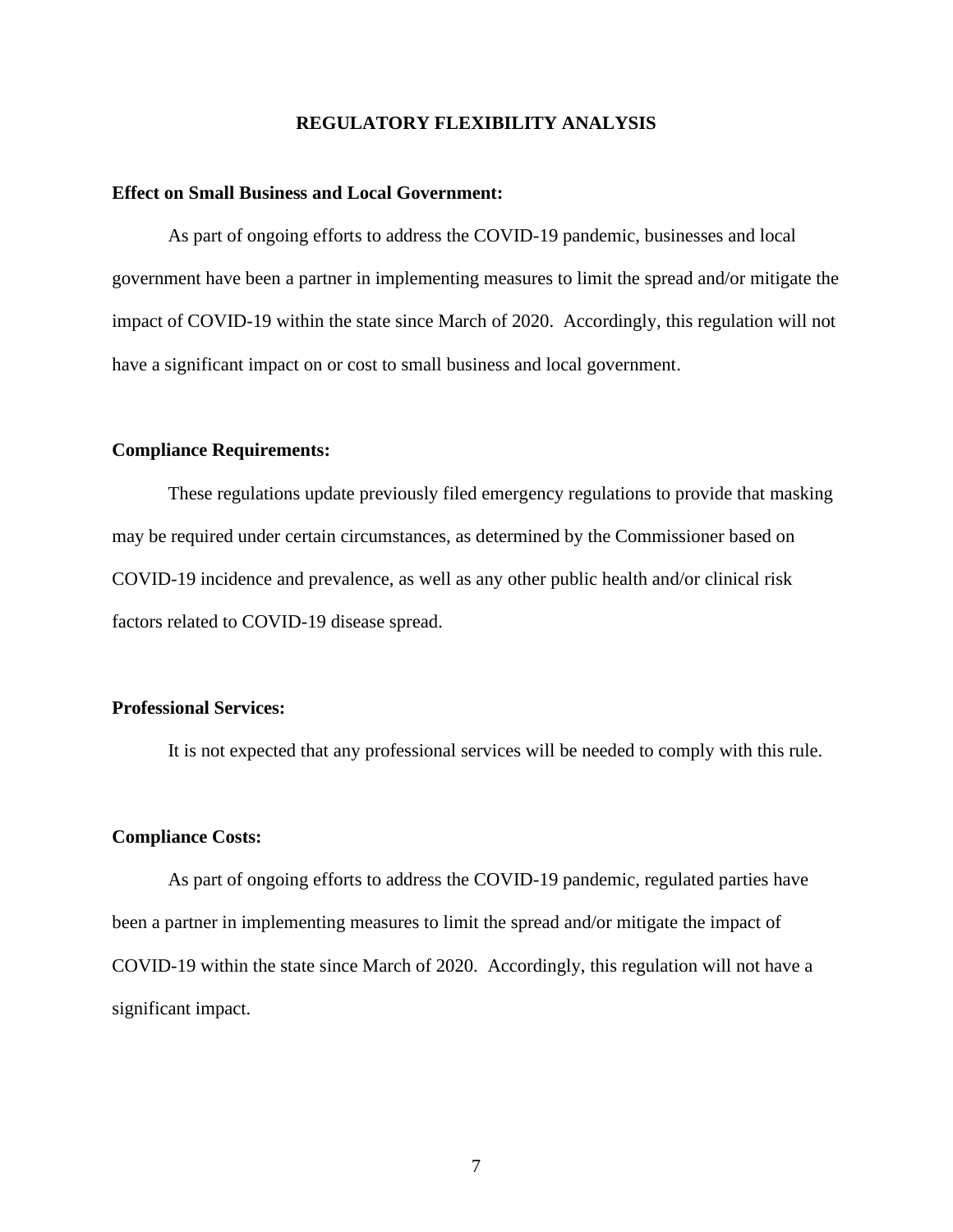## **Economic and Technological Feasibility:**

There are no economic or technological impediments to the rule changes.

## **Minimizing Adverse Impact:**

As part of ongoing efforts to address the COVID-19 pandemic, regulated parties have been a partner in implementing measures to limit the spread and/or mitigate the impact of COVID-19 within the state since March of 2020. Accordingly, any adverse impacts are expected to be minimal.

## **Small Business and Local Government Participation:**

Due to the emergent nature of COVID-19, small business and local governments were not consulted.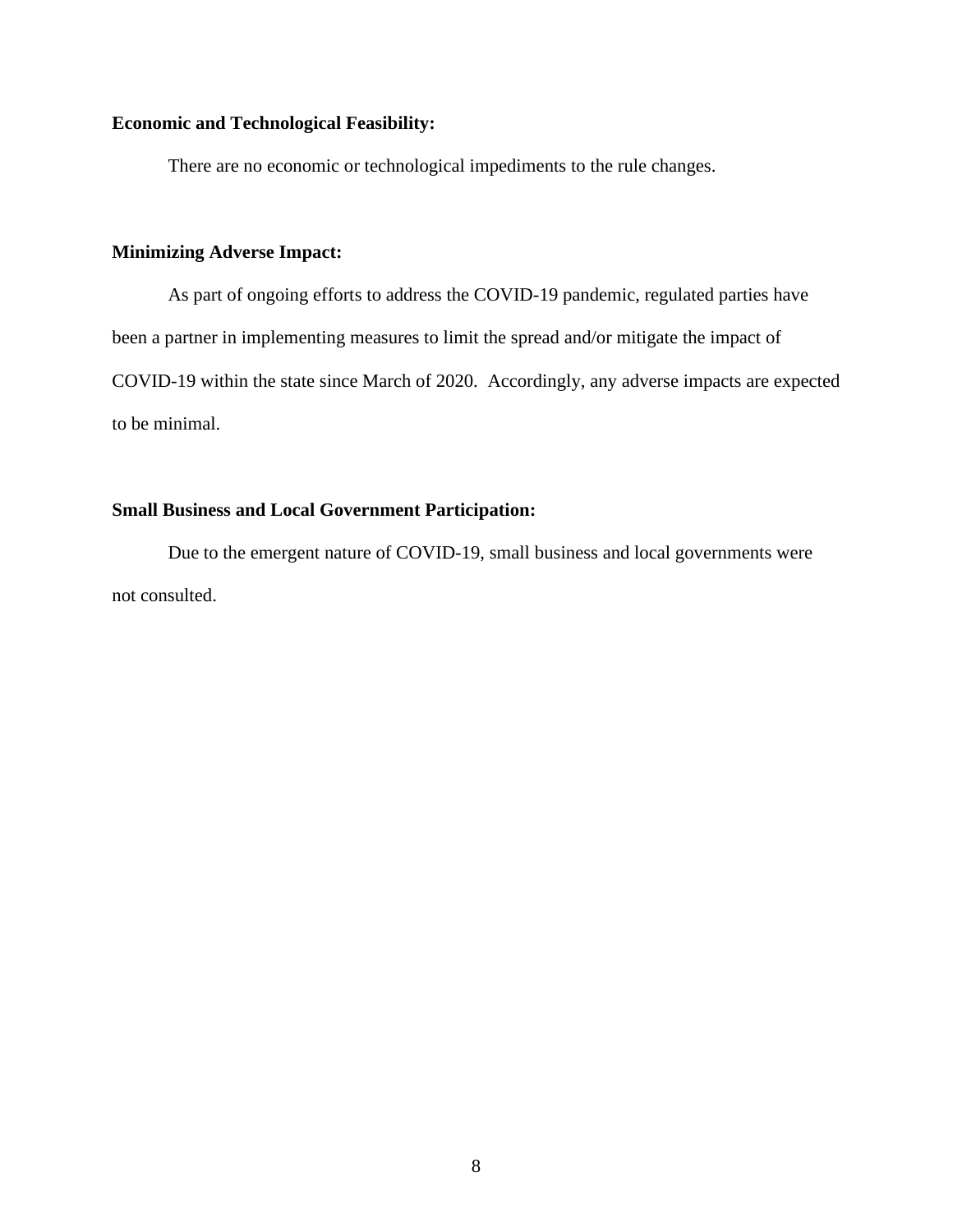#### **RURAL AREA FLEXIBILITY ANALYSIS**

#### **Type and Estimated Numbers of Rural Areas:**

While this rule applies uniformly throughout the state, including rural areas, for the purposes of this Rural Area Flexibility Analysis (RAFA), "rural area" means areas of the state defined by Exec. Law  $\S$  481(7) (SAPA  $\S$  102(10)). Per Exec. Law  $\S$  481(7), rural areas are defined as "counties within the state having less than two hundred thousand population, and the municipalities, individuals, institutions, communities, and programs and such other entities or resources found therein. In counties of two hundred thousand or greater population 'rural areas' means towns with population densities of one hundred fifty persons or less per square mile, and the villages, individuals, institutions, communities, programs and such other entities or resources as are found therein."

The following 44 counties have an estimated population of less than 200,000 based upon the 2019 United States Census county populations projections:

| <b>Allegany County</b>    | Greene County            | <b>Schoharie County</b>    |
|---------------------------|--------------------------|----------------------------|
| <b>Broome County</b>      | <b>Hamilton County</b>   | <b>Schuyler County</b>     |
| <b>Cattaraugus County</b> | <b>Herkimer County</b>   | Seneca County              |
| Cayuga County             | Jefferson County         | <b>St. Lawrence County</b> |
| Chautauqua County         | Lewis County             | <b>Steuben County</b>      |
| <b>Chemung County</b>     | <b>Livingston County</b> | <b>Sullivan County</b>     |
| Chenango County           | <b>Madison County</b>    | <b>Tioga County</b>        |
| <b>Clinton County</b>     | <b>Montgomery County</b> | <b>Tompkins County</b>     |
| Columbia County           | <b>Ontario County</b>    | <b>Ulster County</b>       |
| <b>Cortland County</b>    | <b>Orleans County</b>    | <b>Warren County</b>       |
| Delaware County           |                          |                            |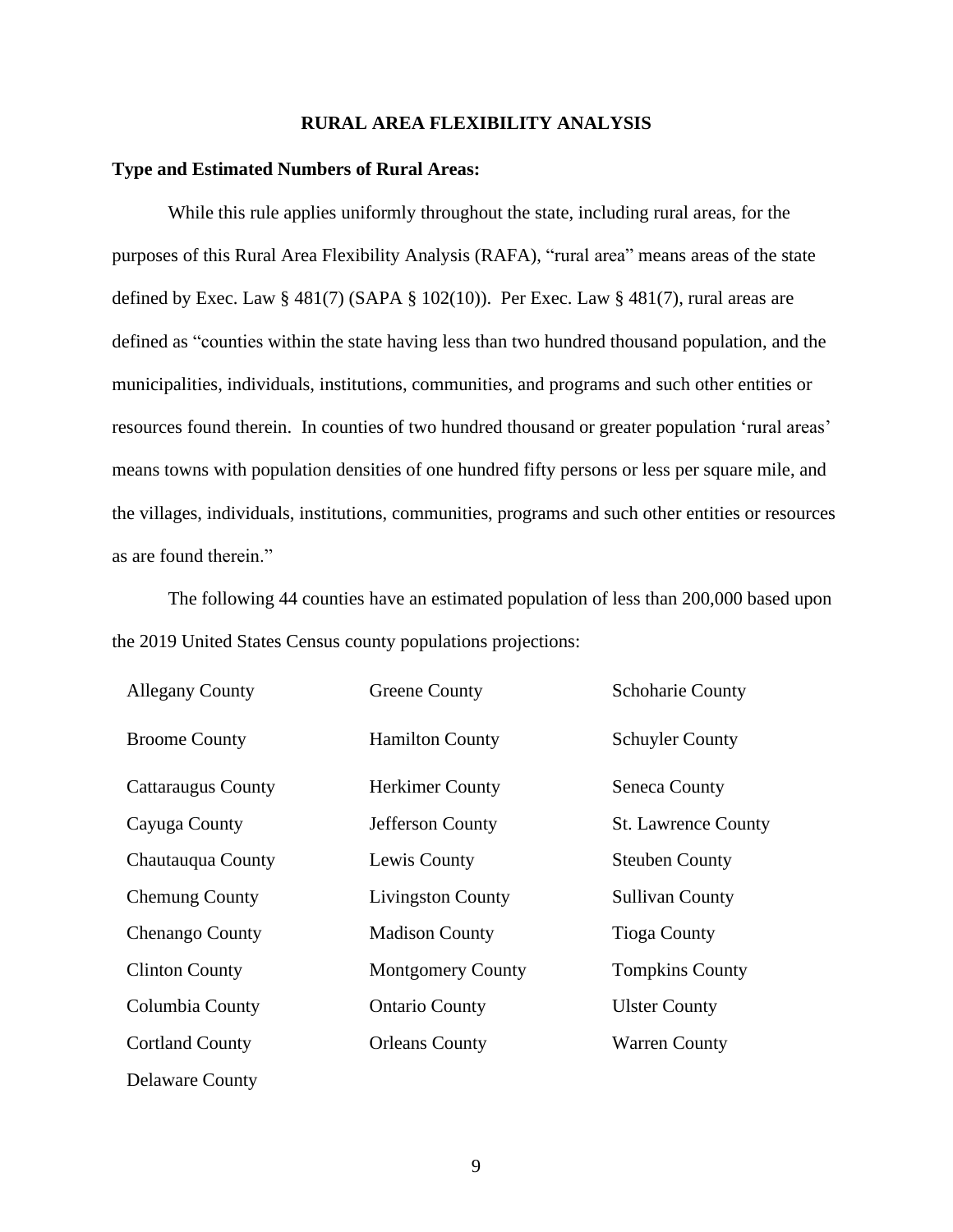Franklin County **Otsego County** Wayne County Fulton County **Putnam County** Wyoming County Genesee County **Rensselaer County Yates County** Schenectady County

Essex County Oswego County Washington County

The following counties of have population of 200,000 or greater, and towns with population densities of 150 person or fewer per square mile, based upon the 2019 United States Census population projections:

| <b>Albany County</b>   | Niagara County         | Saratoga County       |
|------------------------|------------------------|-----------------------|
| <b>Dutchess County</b> | <b>Oneida County</b>   | <b>Suffolk County</b> |
| Erie County            | <b>Onondaga County</b> |                       |
| <b>Monroe County</b>   | <b>Orange County</b>   |                       |

#### **Reporting, recordkeeping, and other compliance requirements; and professional services:**

These regulations update previously filed emergency regulations to provide that masking may be required under certain circumstances, as determined by the Commissioner based on COVID-19 incidence and prevalence, as well as any other public health and/or clinical risk factors related to COVID-19 disease spread.

#### **Compliance Costs:**

As part of ongoing efforts to address the COVID-19 pandemic, regulated parties have been a partner in implementing measures to limit the spread and/or mitigate the impact of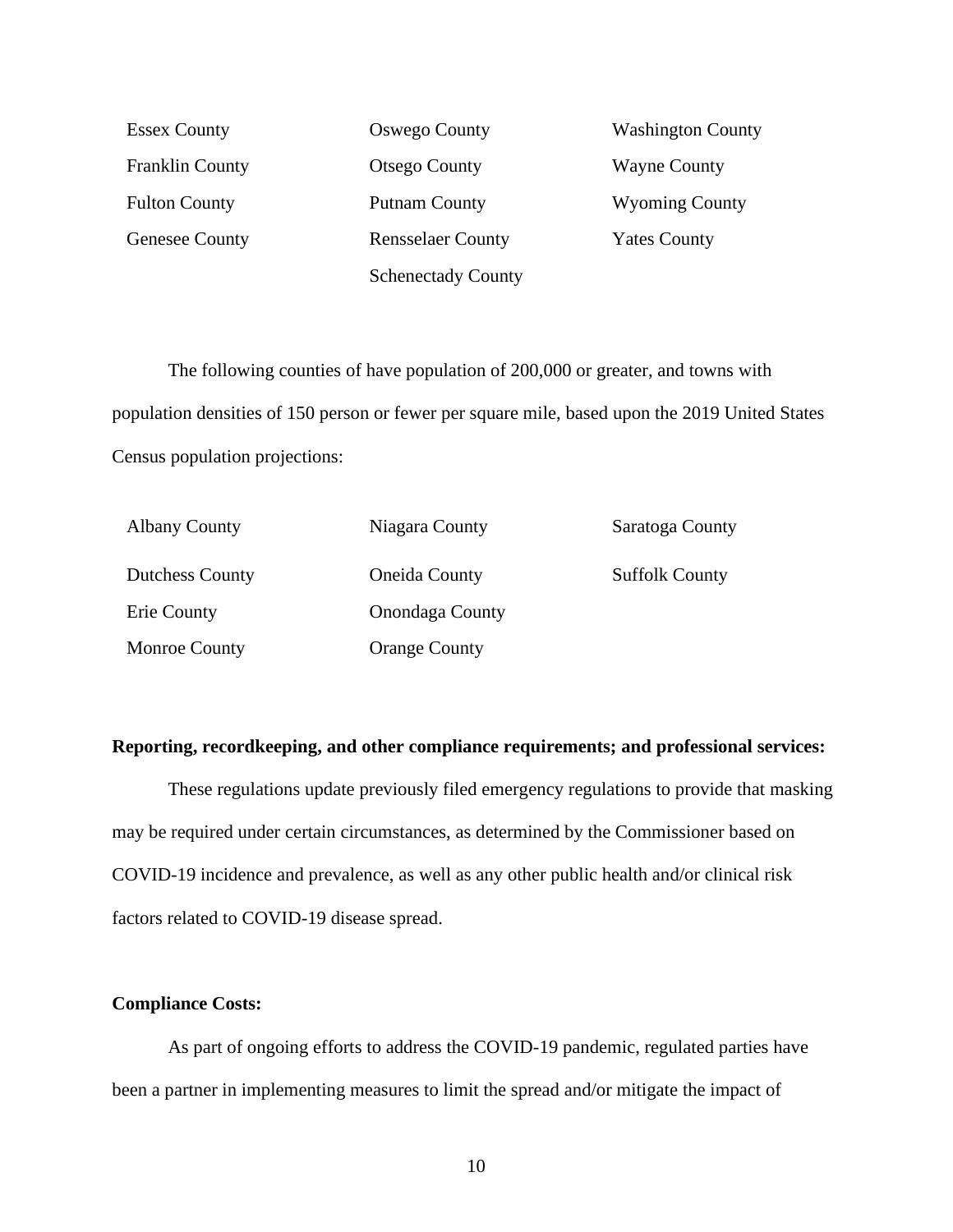COVID-19 within the state since March of 2020. Accordingly, this regulation does not impose additional costs to regulated parties.

## **Economic and Technological Feasibility:**

There are no economic or technological impediments to the rule changes.

## **Minimizing Adverse Impact:**

As part of ongoing efforts to address the COVID-19 pandemic, regulated parties have been a partner in implementing measures to limit the spread and/or mitigate the impact of COVID-19 within the state since March of 2020. Accordingly, adverse impacts are expected to be minimal.

### **Rural Area Participation:**

Due to the emergent nature of COVID-19, parties representing rural areas were not consulted.